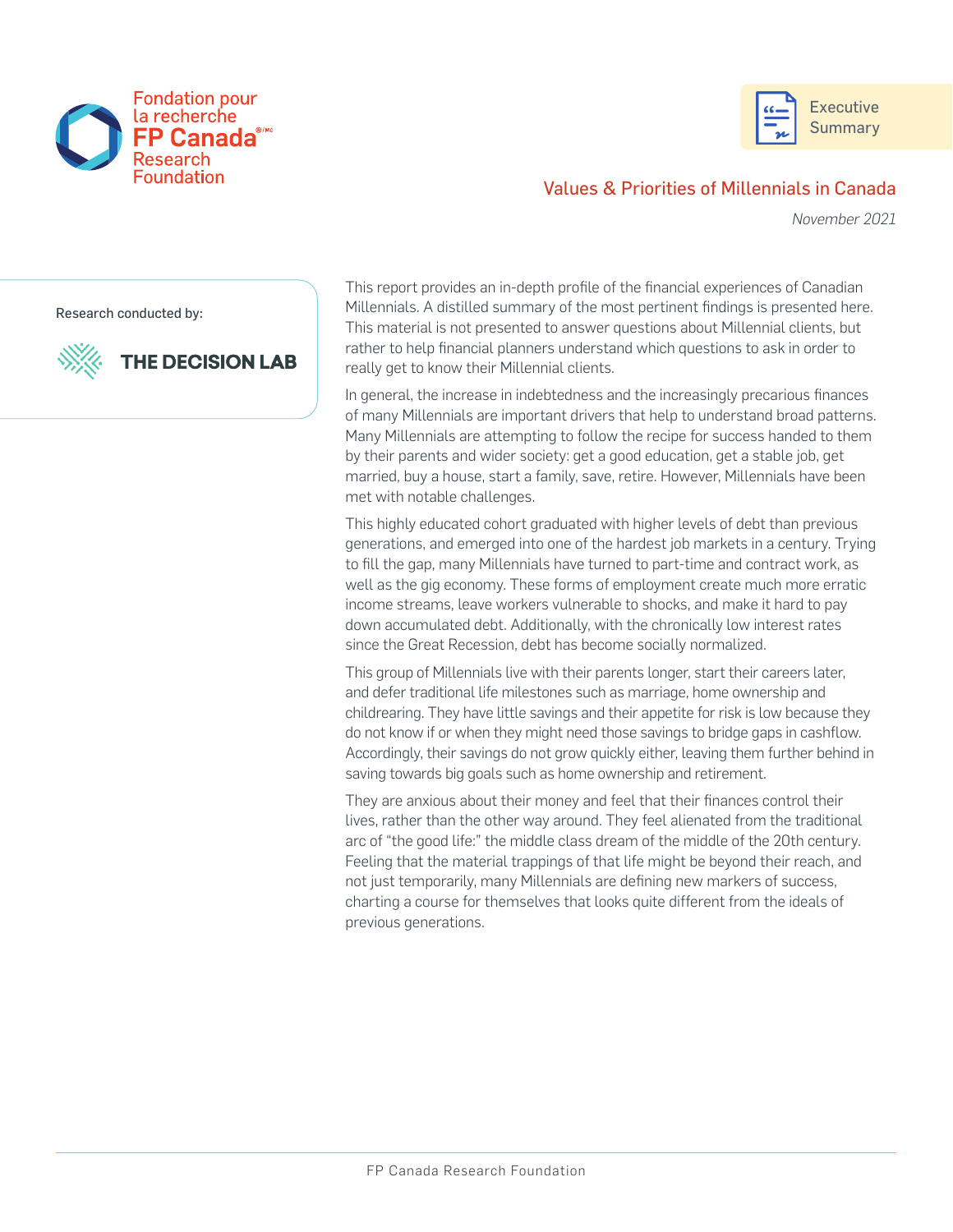The increasing elusiveness of the middle class dream is having wider effects, even on consumer segments for whom that narrative is still quite accessible. For example, Millennials have shifted their focus away from material possessions (more characteristic of Boomers and Gen X) and towards experiences, ephemeral moments. Millennials also have a strong sense of social responsibility, seeking to have their purchasing decisions, employment, and investments refect their values of equality, justice, and ecological responsibility. These are all pathways towards self-actualization.

Along with questioning the traditional markers of success, Millennials are also questioning the institutions (both economic and social) that were once considered the bulwark of society. Millennials are disillusioned with banks and other fnancial institutions, which they view as at the root of the Great Recession. Misalignment between actions and words—any perceived inauthenticity—is very salient for this generation, which prefers smaller, local, more grassroots organizations and businesses.

Their trusted sources of information are primarily their friends and family. They are also very comfortable in a digital environment. Active on social media (where they will also gather information to reach decisions), they engage effortlessly with new mobile technologies. Their experiences with platforms such as Uber have helped them grow accustomed to very smooth, effortless digital interactions. They are used to a digital ecosystem in which they—the consumer—are placed at the centre. They see an important place for humandelivered services, but their expectations about smooth delivery carry over from the digital ecosystem. So, they expect human service to be effortless also, and integrated into the digital ecosystem.

Finally, this generation has already begun inheriting the largest inter-generational wealth transfer in history. Early activity in this transfer can already be seen in inter vivos gifts—namely, gifts from parents to their children around the time when the children buy their frst home. This trend is expected to accelerate and will have a huge impact on the distribution of wealth (and the life outcomes) within the Millennial generation.

In terms of delivering high-quality service to this cohort, planners should first and foremost be aware of the unique challenges this generation is facing and the different set of objectives they're looking to achieve with their money. Practically speaking, this includes probing for markers of professional and fnancial precarity, along with the downstream effects these dynamics can have on fnancial confdence and perceived fnancial control. It's important to start from a solid foundation of fnancial confdence and stability, before building towards bigger, longer-term goals.